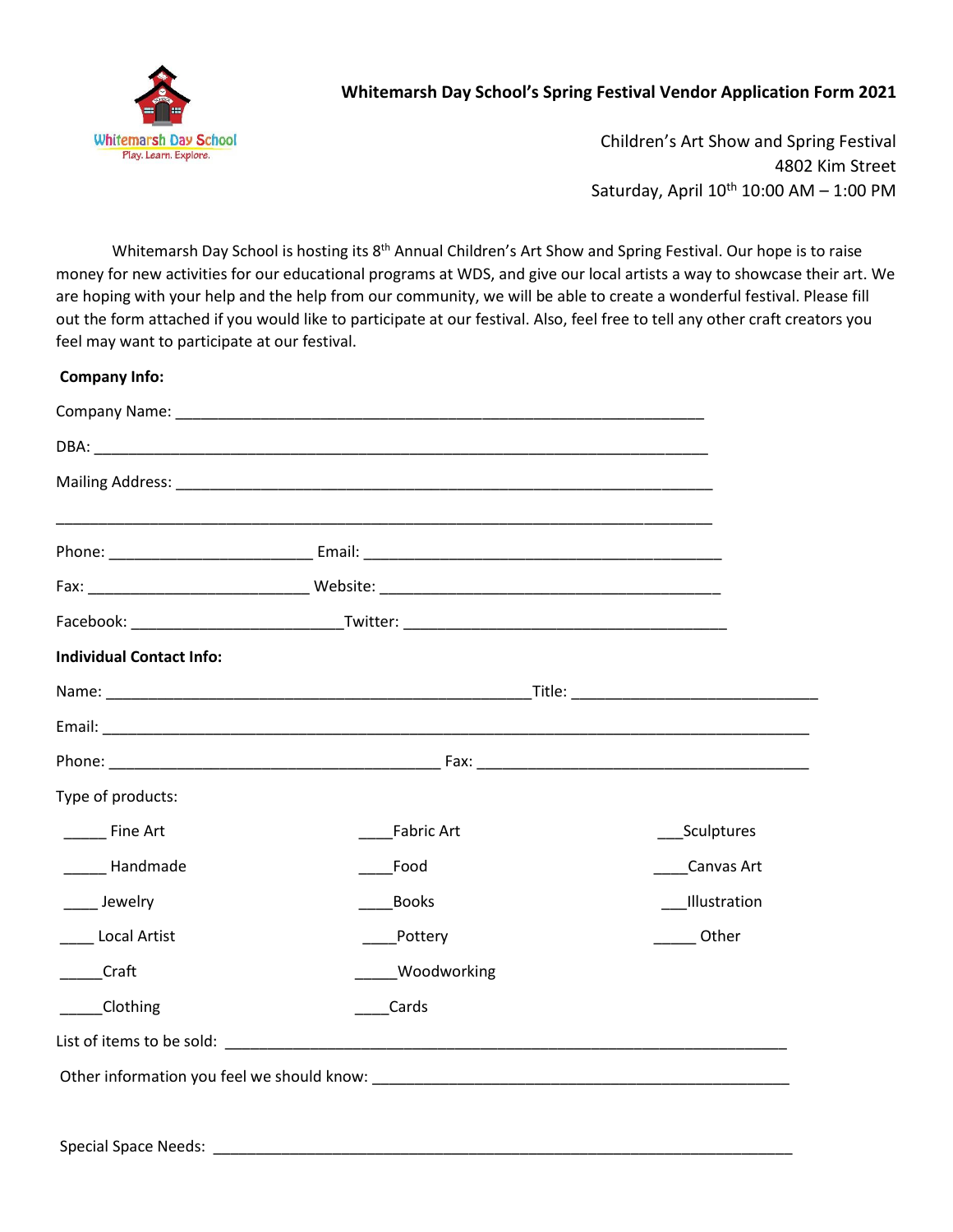Exhibitor requests the following space size  $(10' \times 10')$  and agrees to pay the following space rental fee:

Yes, I would like  $(\#)$  of outside space(s) @ \$25.00 each for a total of \$

**Silent Auction**: As part of the fundraiser, we are requesting that each exhibitor donate an item to be used in our Silent Auction at the show. Funds raised from the Silent Auction will benefit The Whitemarsh Day School Program. If you would like to donate an item, please provide us with a detailed description of the donation and/or a photo/link:

**For the application to be considered, the following must be included:**

\_\_\_\_\_ Completed Vendor Application Form

\_\_\_\_\_ Signed Terms and Conditions

\_\_\_\_\_\_Payment:

Method of Payment: \_\_\_\_\_\_\_Check \_\_\_\_\_\_\_\_ Cash

 *Make checks payable to: Whitemarsh Day School*

REGISTRATION: All information is to be submitted by Friday, April 2, 2021.

\_\_\_\_\_\_Mail to: Whitemarsh Day School, 4802 Kim Street, Savannah, GA 31410

EMAIL to mirmah@comcast.net

If paperwork is emailed, the application will not be active until the fees are received. By completing a Festival Vendor Application, you are certifying that you have read the Terms and Conditions, and will adhere to all rules and policies herein.

Thank you for your interest in the 8<sup>th</sup> Annual Children's Art Show and Spring Festival. Your registration will be confirmed by email within two days of the time we receive it. Please contact us if you have not yet received notification.

For more information, or additional questions, please contact Miranda Maher at mirmah@comcast.net

Thank you for being a part of the WDS Children's Art Show and Spring Festival.

\*\*\*\*\*\*Office Use Only Below this line\*\*\*\*\*

Date Registration Received: \_\_\_\_\_\_\_\_\_\_\_\_\_\_\_\_\_\_\_\_\_ Payment Received: \_\_\_\_\_\_\_\_\_\_\_\_\_\_

| Payment Method: | <b>Check Number:</b> |  |
|-----------------|----------------------|--|
|                 |                      |  |

Date Confirmation Emailed: \_\_\_\_\_\_\_\_\_\_\_\_\_\_\_\_\_\_\_\_\_\_\_\_\_\_\_\_

Space Assignment:  $\Box$